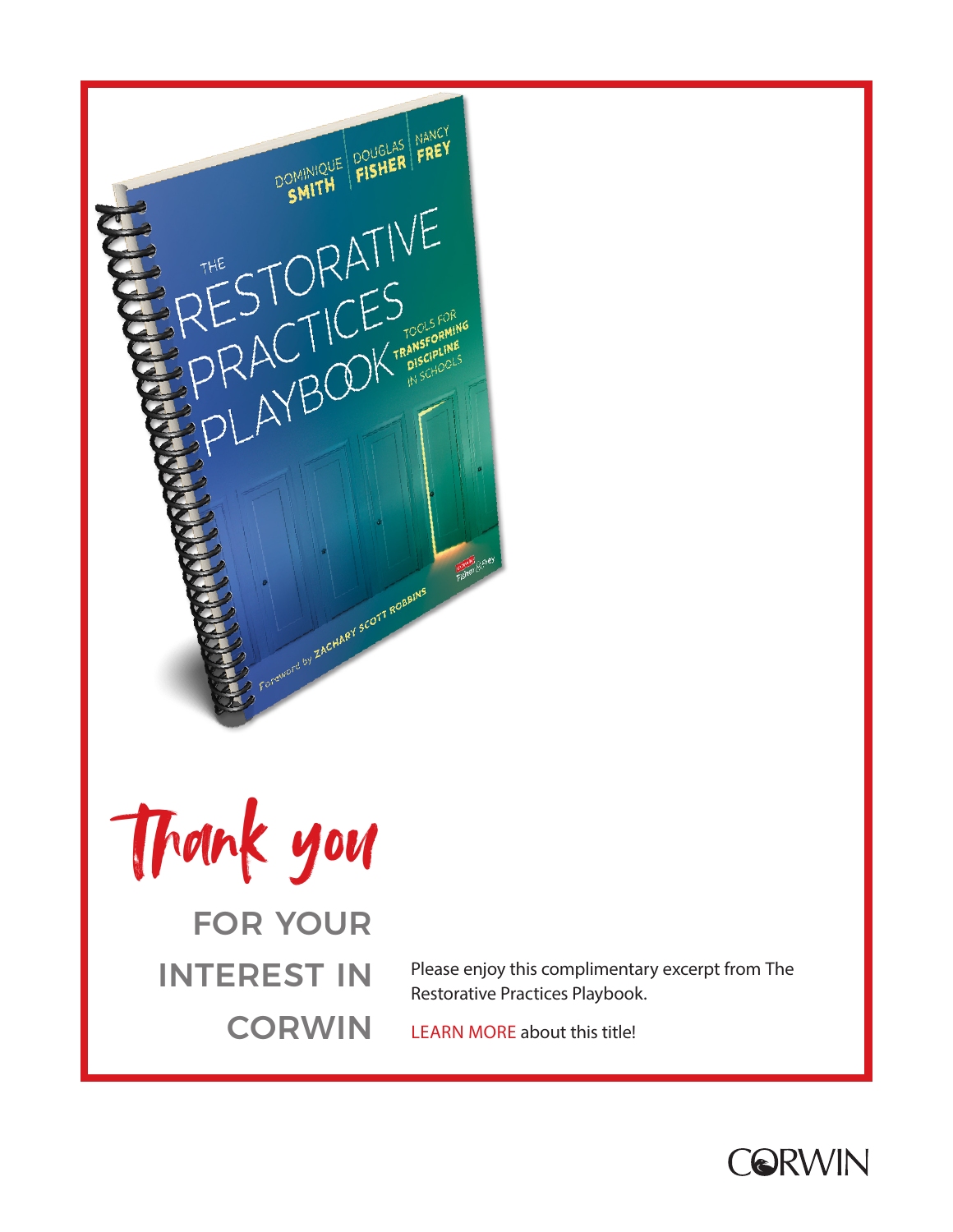## **FOREWORD**

Restorative justice work is social justice work. In The Restorative Practices Playbook, Dominique Smith, Douglas Fisher, and Nancy Frey highlight the power of genuine positive relationships among students and adults in schools. The authors provide readers with practical tools to encourage a sense of belonging and to foster connectedness among school community members. They provide readers with a toolkit to help educators feel safe being vulnerable to students and with each other and to allow students to be vulnerable and accept responsibility. These practices reduce conflict and enable schools to handle conflict in productive ways that emphasize growth, development, and learning rather than isolation and punishment.

In The Restorative Practices Playbook, the authors show readers how restorative practices positively impact schools and school-related outcomes. Students benefit from classrooms that function in predictable ways with predictable routines facilitated by a teacher they can trust to treat them with a predictable level of kindness and care. Even when events upend students' worlds outside of school, students must trust schools and the adults responsible for making schooling happen in ways that provide them with predictable routines and learning.

Dominique Smith, Douglas Fisher, and Nancy Frey show readers how restorative justice practices provide structures, processes, and functions schools can use to make things right when someone disrupts the school environment. These practices allow community members to repair harms and restore fractured relationships among each other. When done well, restorative practices help school community members protect core values and instructional time by diverting students from suspensions and expulsions and keeping them in classrooms. It is imperative that we keep all kids in school and ensure all students have equitable access to a free and appropriate public education.

I first met Doug Fisher and Nancy Frey the same way as many of you reading this foreword. I met them through their work. Before becoming an author, school principal, and professor, I was an English teacher. I knew Dr. Fisher and Dr. Frey through their research and writing on improving students' reading comprehension and writing. Later in my career, a high school I was leading got accepted into a competency-based education pilot program, which complemented a dual enrollment program I was determined to build with support from community partners. I dug deeper into Dr. Fisher and Dr. Frey's work at Health Sciences High and Middle College (HSHMC) to get curricular ideas and insight to revamp my school's curricular program. Connecting with Dr. Fisher and Dr. Frey through this foreword and other academic work is the universe working in mysterious ways.